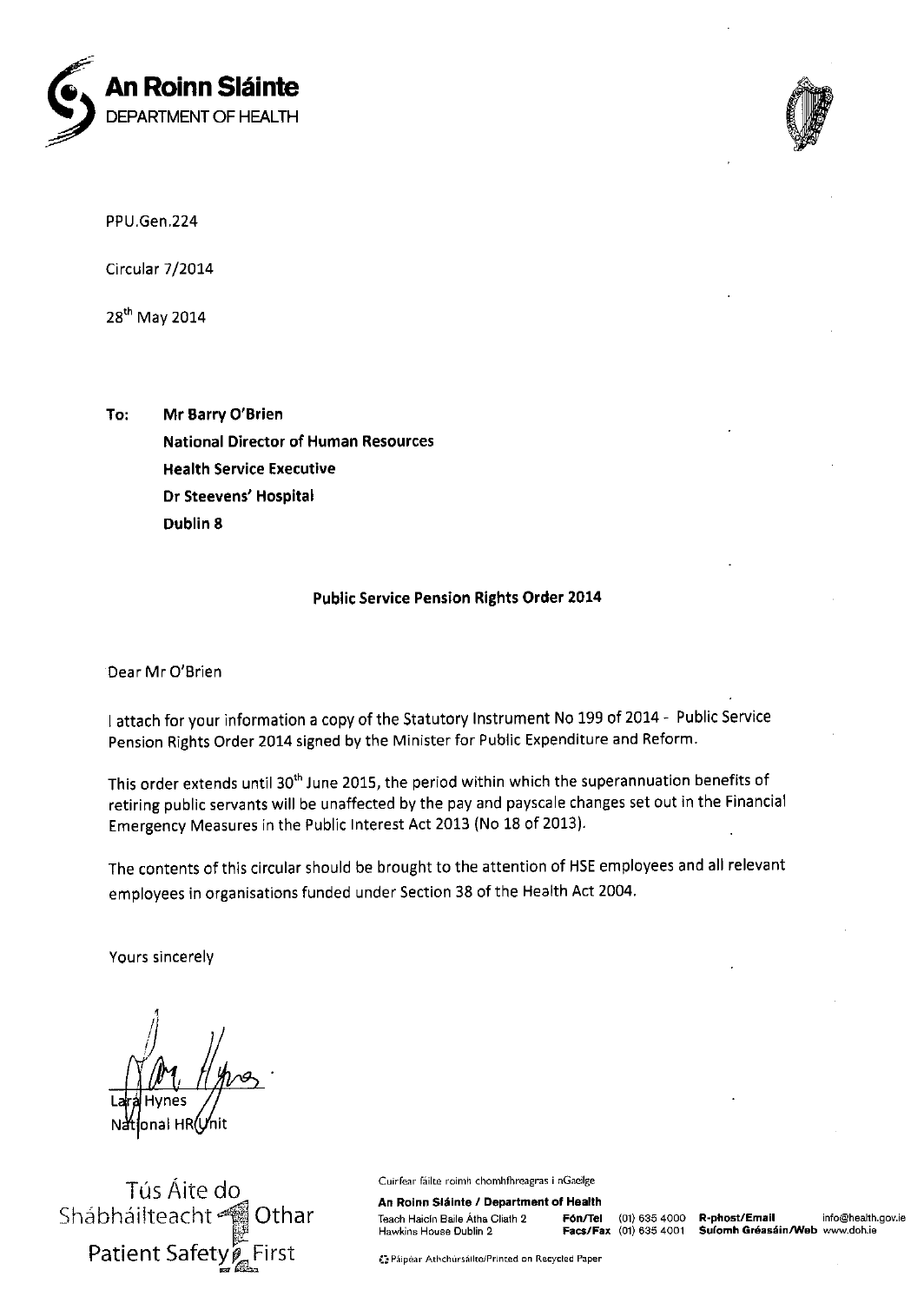

## STATUTORY INSTRUMENTS.

**S.I. No. 199 of 2014**

 $\mathcal{L}=\mathcal{L}^{\text{max}}$ 

PUBLIC SERVICE PENSION RIGHTS ORDER 2014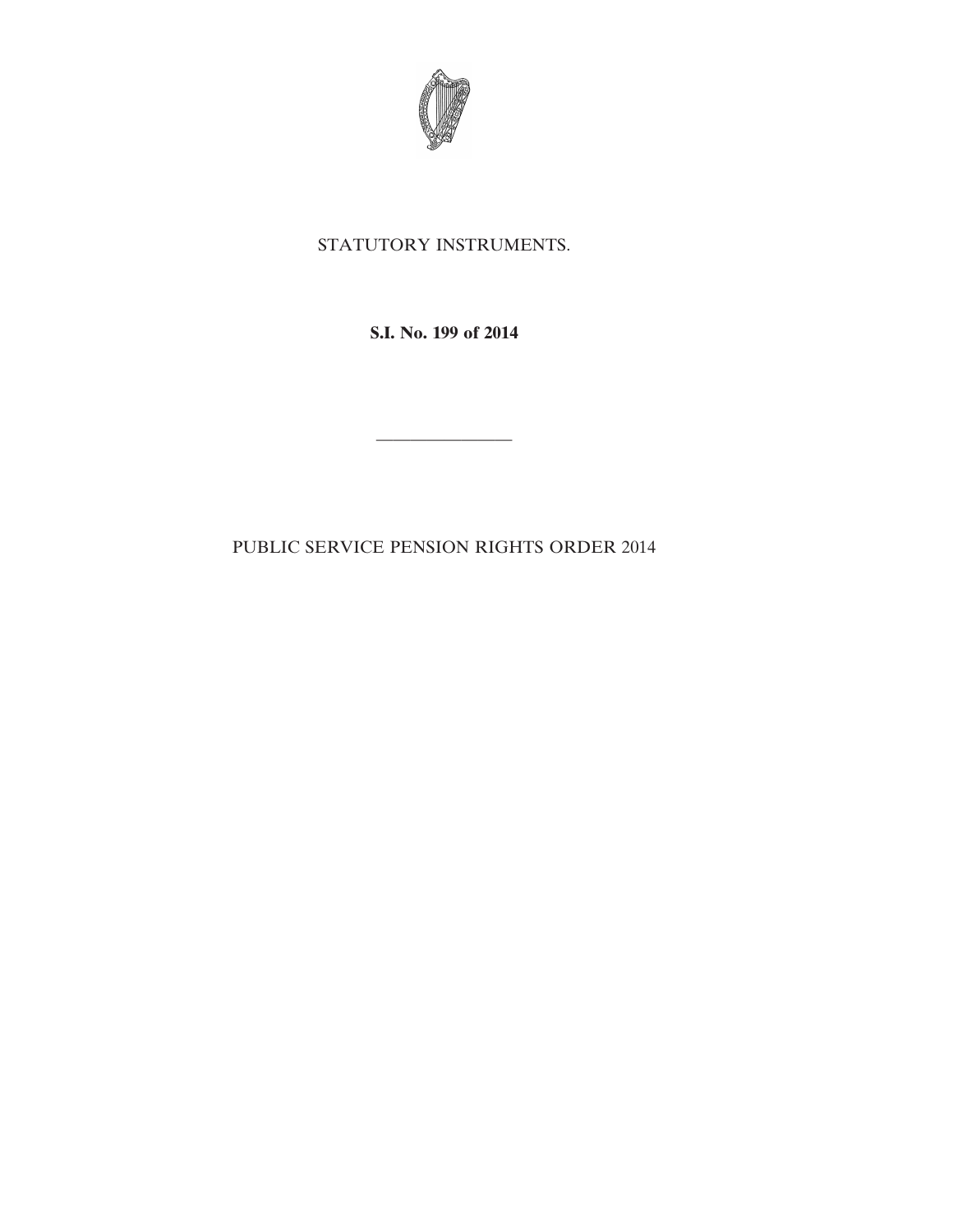## PUBLIC SERVICE PENSION RIGHTS ORDER 2014

I, BRENDAN HOWLIN, Minister for Public Expenditure and Reform, in exercise of the powers conferred on me by section  $9(1)(b)(ii)$  of the Financial Emergency Measures in the Public Interest Act 2013 (No. 18 of 2013) and having taken into account such legal, superannuation and personnel management issues affecting public service bodies as I consider appropriate and having consulted the bodies or other persons that I consider appropriate, hereby order as follows:

1. This Order may be cited as the Public Service Pension Rights Order 2014.

2. The later date specified for the purposes of section  $9(1)(b)(ii)$  of the Financial Emergency Measures in the Public Interest Act 2013 (No. 18 of 2013) is 30 June 2015.

GIVEN under my Official Seal, L.S. 29 April 2014.

BRENDAN HOWLIN, Minister for Public Expenditure and Reform.

*Notice of the making of this Statutory Instrument was published in "Iris Oifigiúil" of* 9*th May*, 2014.